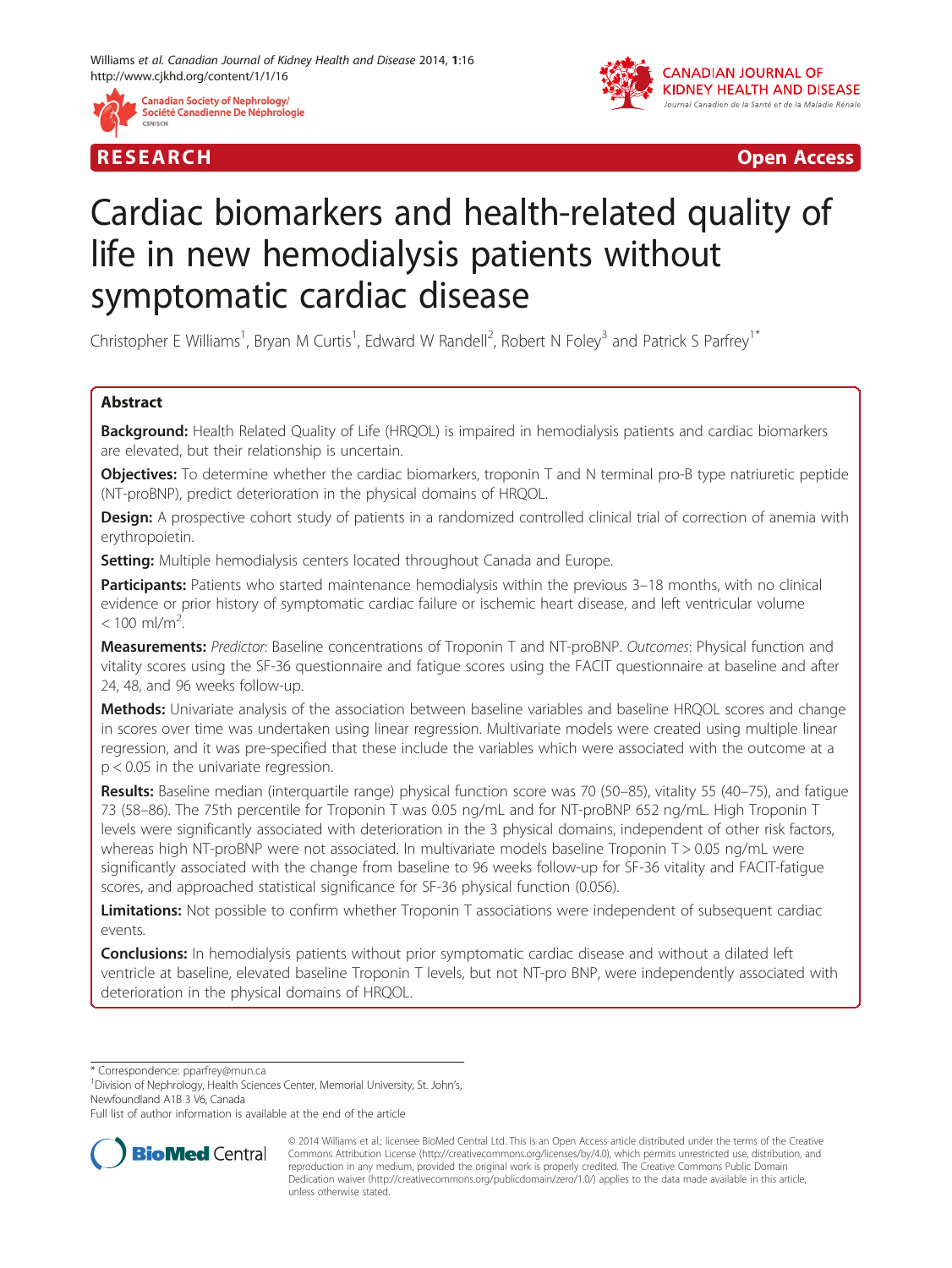# Abrégé

Contexte: Chez les patients en hémodialyse, la qualité de vie liée à la santé (QVLS) est diminuée, et les biomarqueurs cardiaques sont élevés, mais la relation entre les deux est incertaine.

Objectifs: Déterminer si les biomarquers cardiaques, la troponine T et le N-terminal peptide natriurétique de type B (NT-ProBNP), prédisent la détérioration des domaines physiques de la QVLS.

Type d'étude: Une étude prospective de cohorte sur des patients dans le cadre d'un essai clinique contrôlé randomisé concernant la correction de l'anémie à l'aide de l'érythropoïétine.

Contexte: Plusieurs centres d'hémodialyse situés au Canada et en Europe, coordonnés de façon centralisée à partir de St. John's, au Canada, pour les patients canadiens, et de Manchester, en Angleterre, pour les patients européens.

Participants: Les patients en hémodialyse chronique de plusieurs centres, qui ont entamé une dialyse au cours des derniers 3 à 18 mois, et qui ne présentent aucune donnée clinique et aucun antécédent d'insuffisance cardiaque symptomatique ou de cardiopathie ischémique, mais un volume ventriculaire gauche < 100 ml/m<sup>2</sup>. .

Mesures: Prédicteur: concentration de référence de Troponine T et de NT-proBNP. Résultats: Degré de vitalité et fonction physique à l'aide du questionnaire SF-36 et degré de fatigue à l'aide du questionnaire FACIT, au point de référence, puis après le suivi des 24, 48 et 96 semaines.

Méthodes: L'analyse unidimensionnelle de l'association entre les variables fondamentales et les scores de référence de la QVLS, et la variation dans les scores a été entreprise au moyen de la régression linéaire. Les modèles multivariables ont été créés en utilisant la régression linéaire multiple, et il a été pré-spécifié que ceux-ci comprenaient les variables associées aux résultats de p < 0,05 dans la régression à une variable.

Résultats: Le score médian de référence (écart interquartile) de la fonction physique était de 70 (50–85), celui de la vitalité de 55 (40–75), et celui de la fatigue 73 (58–86). Le 75<sup>e</sup> percentile de la troponine T était de 0,05 ng/mL, et pour le NT-proBNP, de 652 ng/mL. Les niveaux élevés de troponine T étaient associés de façon significative à la détérioration des 3 domaines physiques, indépendants des autres facteurs de risque, alors que les niveaux élevés de NT-proBNP ne démontraient aucune association significative. Dans les modèles multivariables, un niveau fondamental de troponine T > 0,05 ng/mL était associé de façon significative à la variation entre le point de référence et le suivi des 96 semaines en ce qui a trait aux scores SF-36 de vitalité et FACIT de fatigue, et avaient une certaine signification statistique à une fonction physique de SF-36 (0,056).

Limites de l'étude: Impossible de confirmer si les associations avec la troponine T étaient indépendantes d'événements cardiaques subséquents.

**Conclusions:** Chez les patients en hémodialyse ne présentant pas d'antécédents de maladie cardiaque symptomatique ni une dilatation du ventricule gauche au point de référence, des niveaux élevés de troponine T au point de référence, mais pas de NT-proBNP, ont été indépendamment associés à une détérioration des domaines physiques de QVLS.

**Trial registration:** Clinical trials.gov # [NCT00261521](http://clinicaltrials.gov/ct2/show/NCT00261521).

# What was known before

Patients with ESRD have diminished scores in the physical domains of health related quality of life. Biomarkers for adequacy of dialysis, mineral metabolism and inflammation correlate poorly with these domains, although nutritional biomarkers do correlate.

# What the study adds

In hemodialysis patients without prior symptomatic cardiac disease elevated baseline Troponin T levels, but not B type natriuretic peptide, are associated with deterioration in the physical domains of quality of life.

# Background

Health Related Quality of Life (HRQOL) is a consistent predictor of mortality in end stage renal disease (ESRD)

([1-3](#page-9-0)). Patients with ESRD have consistently diminished HRQOL compared with matched controls without ESRD, most pronounced in physical function and vitality [\(4](#page-9-0)). Biomarkers are regularly tracked in dialysis units, but biomarkers for adequacy of dialysis (KT/V), mineral metabolism and inflammation correlate poorly with HRQOL, although nutritional biomarkers associate with the physical domains in HRQOL ([4](#page-9-0)). Although HRQOL scores are substantially higher in hemodialysis (HD) patients without prior symptomatic cardiac disease compared to unselected hemodialysis patients ([5,6](#page-9-0)) the relationship between cardiac biomarkers, such as N terminal pro-B type naturetic peptide (NT-proBNP) and troponin T, and HRQOL is uncertain.

Cardiovascular events, particularly heart failure and atherosclerotic events have a major impact on HRQOL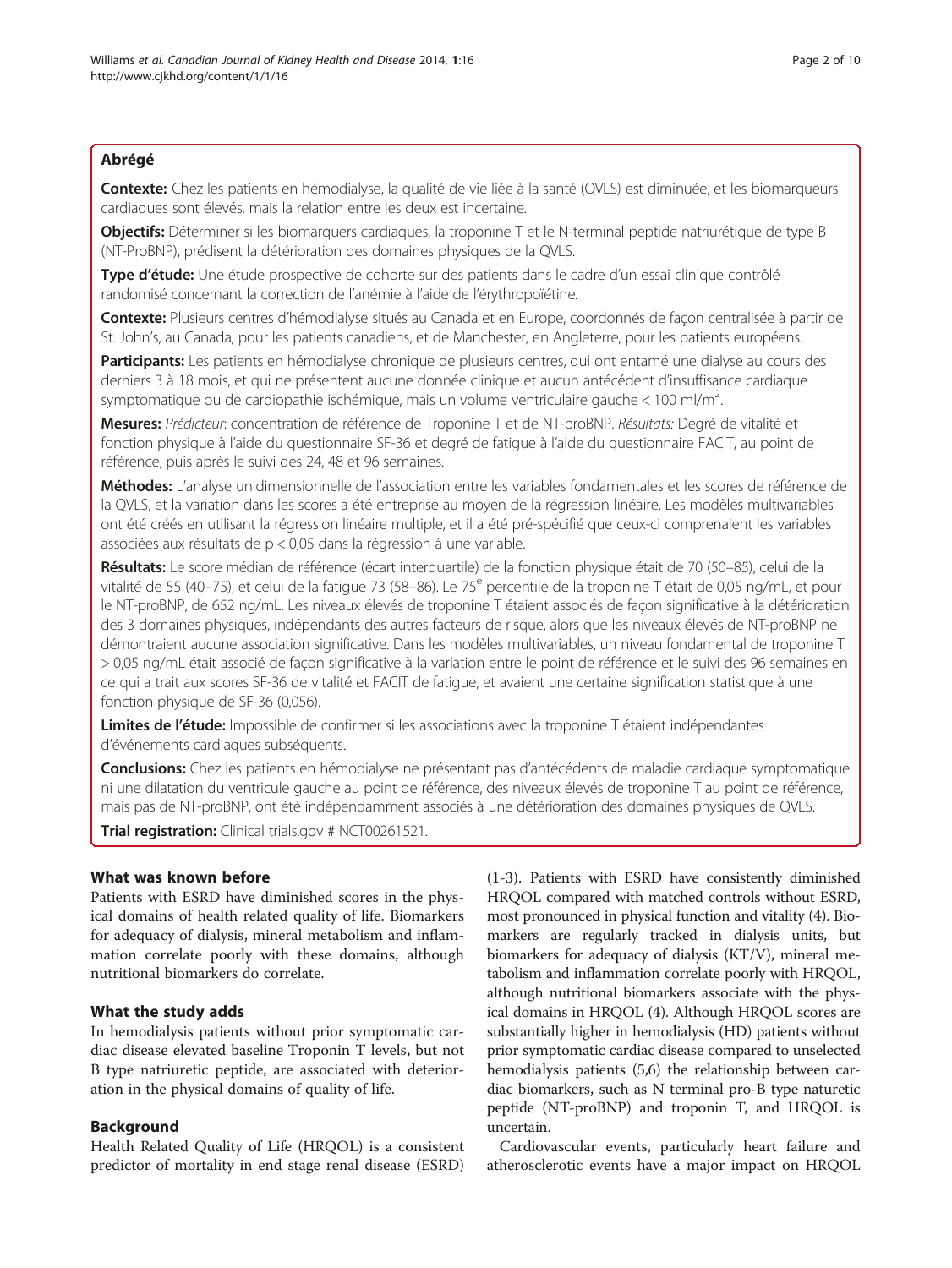in ESRD ([7\)](#page-9-0). Hemodialysis patients who have not experienced these events may have elevated troponin T, a marker of myocardial injury, or elevated NT-proBNP, a marker of left ventricular (LV) wall stress [\(8\)](#page-9-0). To determine whether these cardiac biomarkers associate with poor HRQOL or predict deterioration in HRQOL we analyzed troponin T and NT-proBNP levels in incident HD patients, without prior cardiac failure or ischemic heart disease events and without overt cardiac dilation  $(N =$ 596), followed for 2 years in a multinational, blinded, randomized controlled trial ([8](#page-9-0),[9\)](#page-9-0), in whom HRQOL was measured at baseline and serially during follow-up using the SF-36 and FACIT fatigue questionnaires ([5\)](#page-9-0).

We hypothesized that cardiac biomarkers would predict deterioration in the physical domains of HRQOL, independent of other baseline clinical characteristics. The objectives of this report are to quantify the associations between traditional biomarkers and cardiac biomarkers, measured at baseline in incident HD patients without symptomatic cardiac disease, and baseline measures of physical function, vitality, and fatigue, together with short-term (24 weeks) and long-term (1 and 2 years) changes in these domains.

# Methods

The cohort studied in this paper was enrolled in a randomized trial of correction of anemia with erythropoietin ([9\)](#page-9-0). The design, methods, randomization, and epoetin dosing protocols have been reported previously ([9\)](#page-9-0). Patients were randomly assigned to one of the following hemoglobin (Hb) targets: 9.5 to 11.5 (low target) or 13.5 to 14.5 g/dl (high target). Patients were masked to treatment assignment, as were their doctors. Mean Hb levels at the end of the initial 24-week titration phase were 13.3 and 10.9 g/dl, respectively. During the maintenance phase, from weeks 24 through 96, corresponding mean Hb levels were 13.1 and 10.8 g/dl. Cardiac structure constituted the primary study outcome, and no difference was observed between the two groups [\(9\)](#page-9-0). Consequently, for the purpose of this article, all patients were included as one cohort. The study was centrally coordinated from St. John's, Canada, for Canadian patients and Manchester, England, For European patients.

Local independent ethics committees or institutional review boards approved the study protocol form before study initiation. The study was conducted in accordance with Good Clinical Practice guidelines and the Declaration of Helsinki. All patients gave informed consent before study enrollment.

## Study population

Inclusion criteria were as follows: Age  $\geq$  18 years; inception of maintenance HD within the previous 3 to 18 months; predialysis Hb level between 8 and 12 g/dl;

LV volume index  $(LVVI) < 100$  ml/m<sup>2</sup>, and predialysis diastolic BP (DBP) < 100 mmHg. Exclusion criteria were as follows: Clinical evidence or history of symptomatic cardiac failure or ischemic heart disease; daily prednisone dosages  $\geq 10$  mg; medical conditions that are likely to reduce epoetin responsiveness, including uncorrected iron deficiency; concurrent malignancy; blood transfusion in the preceding month; therapy with cytotoxic agents; seizure in the preceding year; hypersensitivity to intravenous iron; and current pregnancy or breastfeeding.

## Description of study procedures

Laboratory tests were measured centrally by Quest Diagnostics (Van Nuys, CA, and Heston, UK). With the high target, the treatment goal was increments of 0.5 to 1.0 g/dl every 2 weeks, until achieving stability between 13.5 and 14.5 g/dl. Other treatment goals included predialysis diastolic blood pressure between 70 and 90 mmHg, urea reduction ratio > 67%, and transferrin saturation  $\geq 20\%$ . On a weekly basis, midweek predialysis blood pressure levels were communicated weekly to and treatment recommendations sent from the coordinating center. These were determined by the protocols in use at the individual treating centers, and a single, formal, standardized method was not imposed. The last patient completed the study in May 2003.

Quality of life was assessed using the KDQOL and FACIT fatigue questionnaires ([10](#page-9-0),[11](#page-9-0)). We pre-specified the domains of HRQOL for this analysis: physical function and vitality measured using the SF-36 questionnaire and fatigue using the FACIT fatigue questionnaire. Higher scores reflect better health. These were also the pre-specified domains for HRQOL outcomes in the trial ([5\)](#page-9-0). A-priori we defined short-term change in HRQOL as the change from baseline to the assessment at 24 weeks, and long-term change as the change from baseline to the assessments made at 48 and 96 weeks.

There was no difference in the clinical or demographic characteristics or in treatment assignment of those who had only one KDQOL assessment  $n = (12)$  $n = (12)$  and those who had serial assessments  $(n = 484)$ . At each assessment, > 90% of patients remaining in the study completed the questionnaire.

# Sample size estimate

The sample size needed to detect a 15% difference between treatment groups in the primary outcome (left ventricular cavity volume index) was calculated as 166 per treatment group, given a two-tailed significance of 0.05, a power of 0.90, and an SD of the percentage change in left ventricular cavity volume index of 42% ([9\)](#page-9-0). With an expected dropout rate of 40%, primarily as a result of transplantation, 277 patients were required for each treatment group.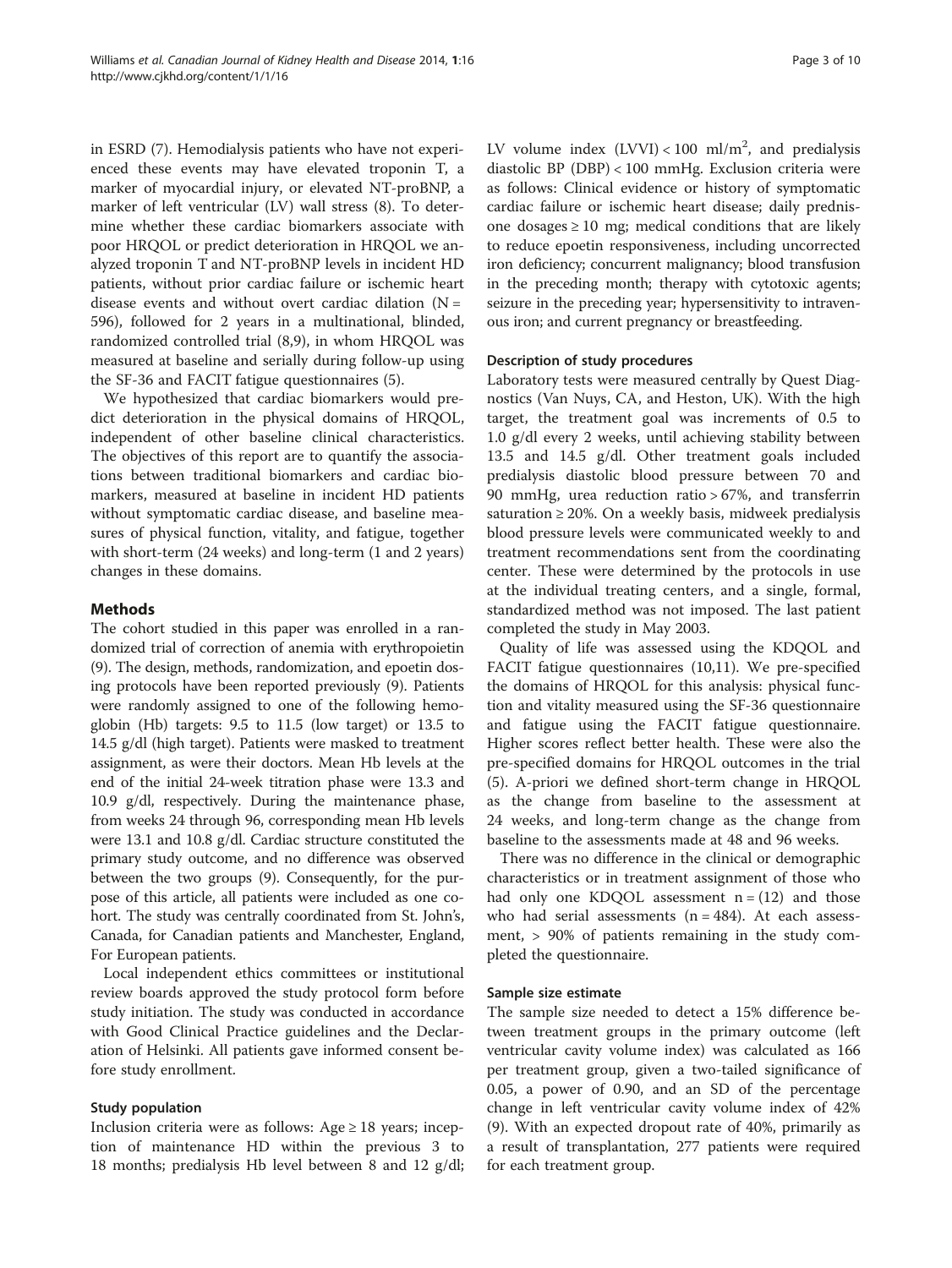At baseline SF-36 was completed in 457 patients and FACIT fatigue in 572 patients. The comparable numbers at 24 weeks were 443 and 499, at 48 weeks 435 and 432, and at 96 weeks 335 and 325.

## Risk factors

In addition to demographic factors (age, gender, and race), baseline clinical characteristics (diabetes, primary renal disease, dialysis vintage, blood pressure, body mass index, type of vascular access) were recorded, as were conventional laboratory tests results (Hb, white cell count, percentage of iron saturation, urea reduction ratio, and serum albumin) and other serologic tests at baseline. Serum concentrations of N terminal pro-B type natriuretic peptide (NT-proBNP) and cardiac troponin T were measured in 2009 using diagnostic kits and performed on an Elecsys 2010 immunochemistry analyzer (Roche Diagnostics, Montreal, Quebec, Canada). Serum high-sensitivity C-reactive protein was measured using CRP reagent (Beckman Coulter, Fullerton, CA) and performed on an IMMAGE Immunochemistry system (Beckman Coulter). Serum IL-6 was measured using IL-6 kits and performed on a Unicel DxI 800 Access Immunoassay system (Beckman Coulter). Serum leptin was measured by ELISA technique using kits purchased from Diagnostic Systems Laboratories, Inc (Webster, Tx).

#### Statistical analysis

Baseline characteristics were described by number (%) or by median with interquartile range. For the cardiac and inflammatory biomarkers high levels were pre-specified as above the 75th percentile. Univariate analysis of the association between baseline variables and baseline HRQOL scores and change in scores over time was undertaken using linear regression. Multivariate models were created using multiple linear regression, and it was pre-specified that these include the variables which were associated with the outcome at a  $p < 0.05$  in the univariate regression. In addition multivariate models were created to determine the effect of troponin T levels on change in HRQOL independent of age, sex, diabetes and baseline HRQOL score.

#### Results

A total of 596 patients were enrolled in 95 treatment centers in 10 countries between February 2000 and June 2001. Table 1 shows baseline characteristics. Median age was 51.5 years, 39.6% were female, and the vast majority were white. Only 17.8% had diabetes as the cause of ESRD, and patients with a clinical history of cardiac failure and ischemic heart disease were excluded. Incident patients who started dialysis between 3 and 18 months before study entry were enrolled, and median time on dialysis was 9 months. The vast majority (84.2%) had a fistula as vascular access. The distribution of troponin T and

#### Table 1 Baseline demographic and clinical characteristics, biomarkers and HRQOL scores

| Age (yrs); median (25th to 75th percentiles)                              | 51.5 (39 to 62)        |
|---------------------------------------------------------------------------|------------------------|
| Female; N (%)                                                             | 236 (39.6)             |
| Non-white race; N (%)                                                     | 63 (10.6)              |
| Cause of ESRD:                                                            |                        |
| Glomerulonephritis; N (%)                                                 | 171 (28.7)             |
| Diabetic Nephropathy; N (%)                                               | 106 (17.8)             |
| Polycistic kidney disease; N (%)                                          | 54 (9.1)               |
| Hypertension; N (%)                                                       | 48 (8.1)               |
| Other/Unknown; N (%)                                                      | 217 (36.4)             |
| Dialysis duration (mo); median<br>(25th to 75th percentiles)              | 9 (6 to 14)            |
| Dialysis access:                                                          |                        |
| Fistula; N (%)                                                            | 502 (84.2)             |
| Graft; N (%)                                                              | 33(5.5)                |
| Catheter; N (%)                                                           | 61 (10.2)              |
| Assigned to high Hb target; N (%)                                         | 296 (49.7)             |
| Epoetin dosage (U/wk); median<br>(25th to 75th percentiles); $n = 584$    | 6000 (4000 to 8000)    |
| BMI (kg/m <sup>2</sup> ); median (25th to 75th percentiles)               | 25.5 (22.6 to 29.3)    |
| Systolic BP (mmHg); median<br>(25th to 75th percentiles); $n = 595$       | 140 (130 to 158)       |
| Diastolic BP (mmHg); median<br>(25th to 75th percentiles); $n = 596$      | 80 (71 to 90)          |
| Hemoglobin (g/dl); median<br>(25th to 75th percentiles); $n = 580$        | 11 (10.2 to 11.7)      |
| Serum albumin (g/L); median<br>(25th to 75th percentiles); $n = 588$      | 40 (38 to 41)          |
| Urea reduction ratio (%); median<br>(25th to 75th percentiles); $n = 572$ | 67 (60 to 72.5)        |
| Biomarkers; median (25th to 75th percentiles)                             |                        |
| Cardiac: Troponin T (ng/ml); $n = 481$                                    | 0.021 (0.009 to 0.051) |
| NT-proBNP (pg/ml); $n = 481$                                              | 289.2 (137.3 to 651.9) |
| Inflammatory: C-Reactive protein (mg/L); $n = 481$                        | 3.47 (1.47 to 8.13)    |
| IL-6 (pg/ml); n = 481                                                     | 4.39 (2.69 to 8.8)     |
| Leptin (ng/ml); $n = 481$                                                 | 12.4 (3.7 to 43.8)     |
| Quality of life domains; median<br>(25th to 75th percentiles)             |                        |
| SF-36 Physical functioning; $n = 457$                                     | 70 (50 to 85)          |
| SF-36 Vitality; $n = 457$                                                 | 55 (40 to 75)          |
| FACIT Fatigue; $n = 572$                                                  | 73.1 (57.7 to 86.3)    |

for NT-proBNP at baseline is displayed in Figure [1](#page-4-0) A and B. The upper quartile for troponin T was > 0.051 ng/ml  $(N = 118)$ , and for NT-proBNP it was > 652 pg/ml  $(N = 120)$ .

#### Serial HRQOL scores

Median score for SF-36 physical function was 70, for SF-36 vitality it was 55, and for FACIT fatigue 73 (Table 1).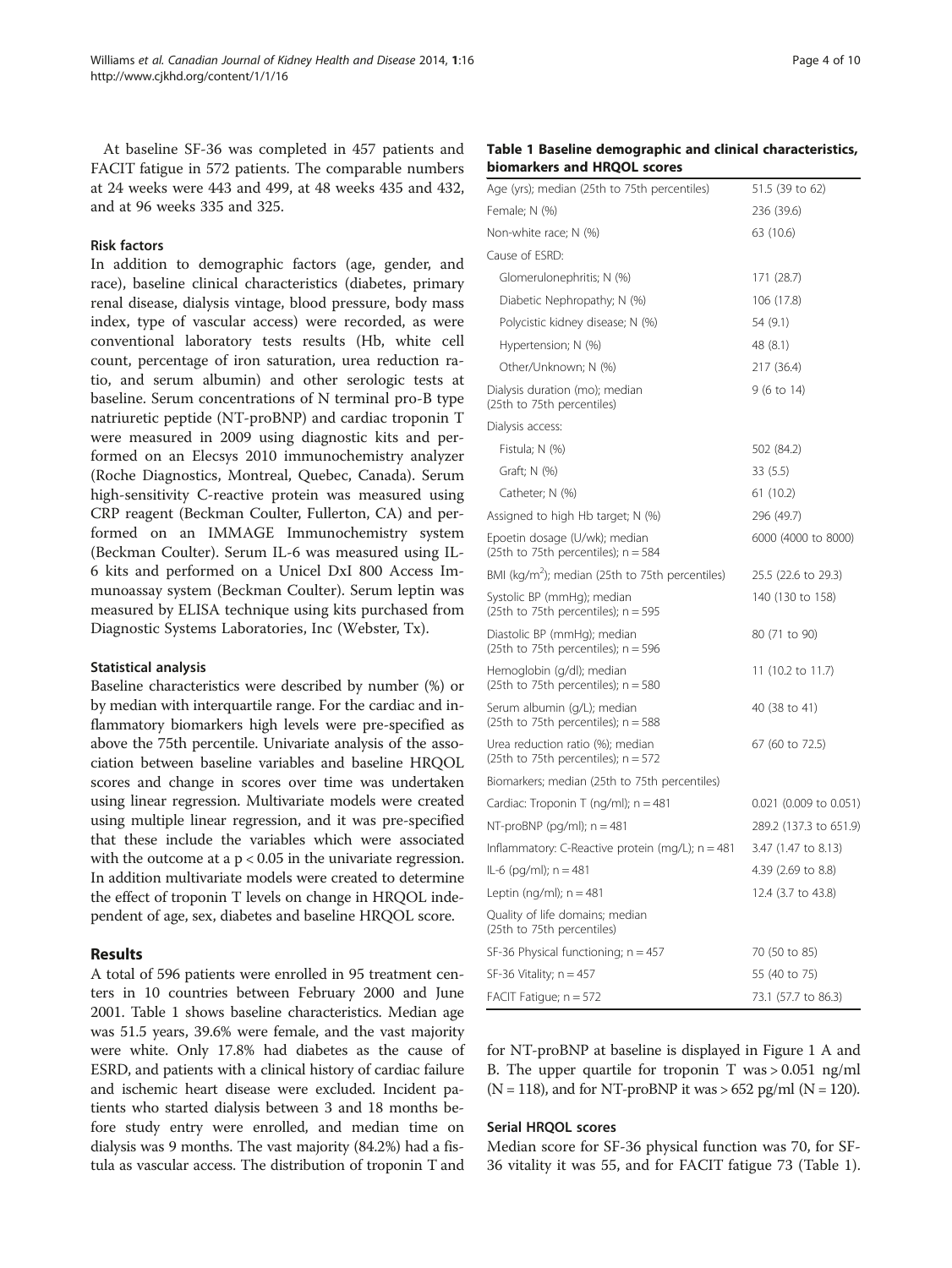Figure [2](#page-5-0) shows the median scores at baseline, 24, 48, and 96 weeks for the cohort.

#### Associations with baseline HRQOL scores

Table [2](#page-6-0) shows the significant univariate associations between baseline clinical variables and biomarkers with HRQOL scores. Multivariate models revealed that the significant, independent variables associated with better SF-36 physical function were younger age, presence of a fistula, and lower NT-proBNP. For higher SF-36 vitality and FACIT fatigue scores only higher URR was identified as a significant predictor (Table [2](#page-6-0)). Additional file [1](#page-9-0):

<span id="page-4-0"></span>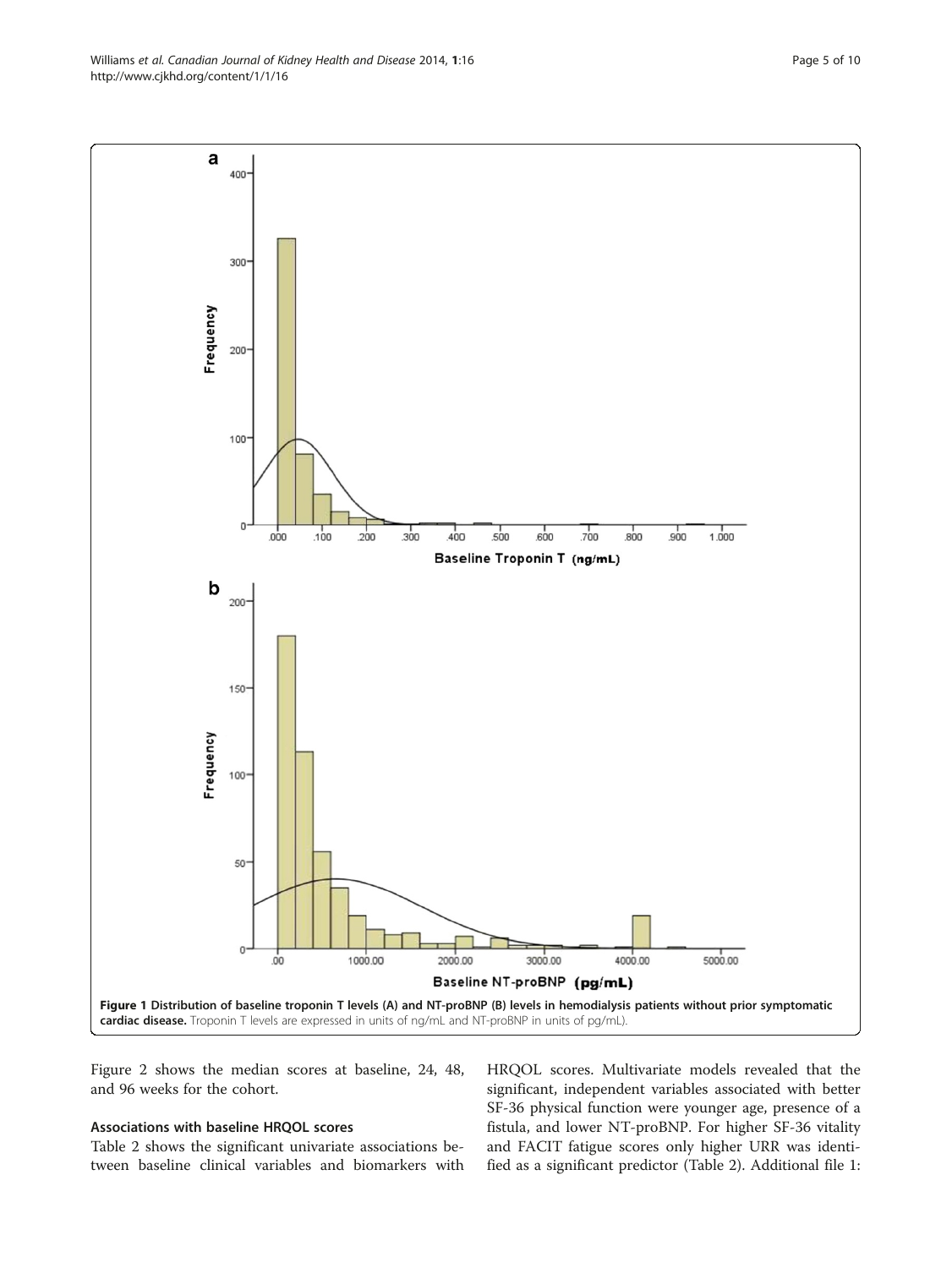<span id="page-5-0"></span>

Table S1 shows the results of analysis of the other SF-36 domains, which were not pre-specified.

## Associations with change in HRQOL

Table [3](#page-7-0) shows the significant univariate and multivariate associations for both short-term (24 weeks) and long-term (48 and 96 weeks) change in HRQOL for the 3 domains of interest. High troponin T levels at baseline were significantly and independently associated with decrease in SF-36 physical function at 48 weeks, decrease in SF-36 vitality at 96 weeks and decrease in FACIT fatigue at 24 weeks, independent of other variables significantly associated with the outcome. In a second multivariate model high troponin T levels were significantly associated with deterioration in physical function at 24, 48, and 96 weeks, decrease in vitality at 96 weeks, and decrease in fatigue at 24 weeks, independent of age, sex, diabetes and baseline HRQOL score (Table [4\)](#page-8-0). Examination of the unadjusted and adjusted B coefficients (Table [4](#page-8-0)) suggest consistent impact of baseline troponin T levels on change in HRQOL. General linear models for repeated measures demonstrated that high troponin T levels were significantly associated with decrease in physical function scores  $(p < 0.001)$ , decrease in vitality of borderline significance  $(p = 0.06)$ , decrease in fatigue scores  $(p = 0.04)$ .

Baseline NT-proBNP levels were not predictive of change in HRQOL (Additional file [1:](#page-9-0) Table S2), nor were biomarkers of inflammation (CRP and ILS) or leptin. Additional file [1](#page-9-0): Table S3 shows the results from analysis of the other SF-36 domains, which were not prespecified.

#### Clinical associations with baseline Troponin T

Table [5](#page-8-0) shows the significant univariate and multivariate associations between high troponin T levels at baseline and baseline clinical characteristics and biomarkers. The independent and significant predictors of high levels were male sex, older age, diabetes, high lactic dehydrogenase and high NT-proBNP levels.

## **Discussion**

The major conclusions in this paper were that in new hemodialysis patients without symptomatic cardiac disease:

- 1) HRQOL scores for physical function, vitality and fatigue were closer to those for the general population than for unselected hemodialysis patients, and on average changed little over 2 years of follow-up.
- 2) troponin T levels were elevated at baseline in a substantial minority of patients, and high values were significantly associated with high NT-proBNP levels independent of age, sex and diabetes.
- 3) high troponin T levels at baseline were significantly associated with decrease in physical function, vitality and fatigue, whereas NT pro-BNP levels were not.

The mean score in the general population for SF-36 physical function was 86 and for dialysis patients 41, ([12,6\)](#page-9-0), whereas in our patients without symptomatic cardiac disease the score was 67 [\(5](#page-9-0)). For SF-36 vitality the comparable scores were 66, 43 and 58, and for FACIT fatigue the mean score in the general population was 80,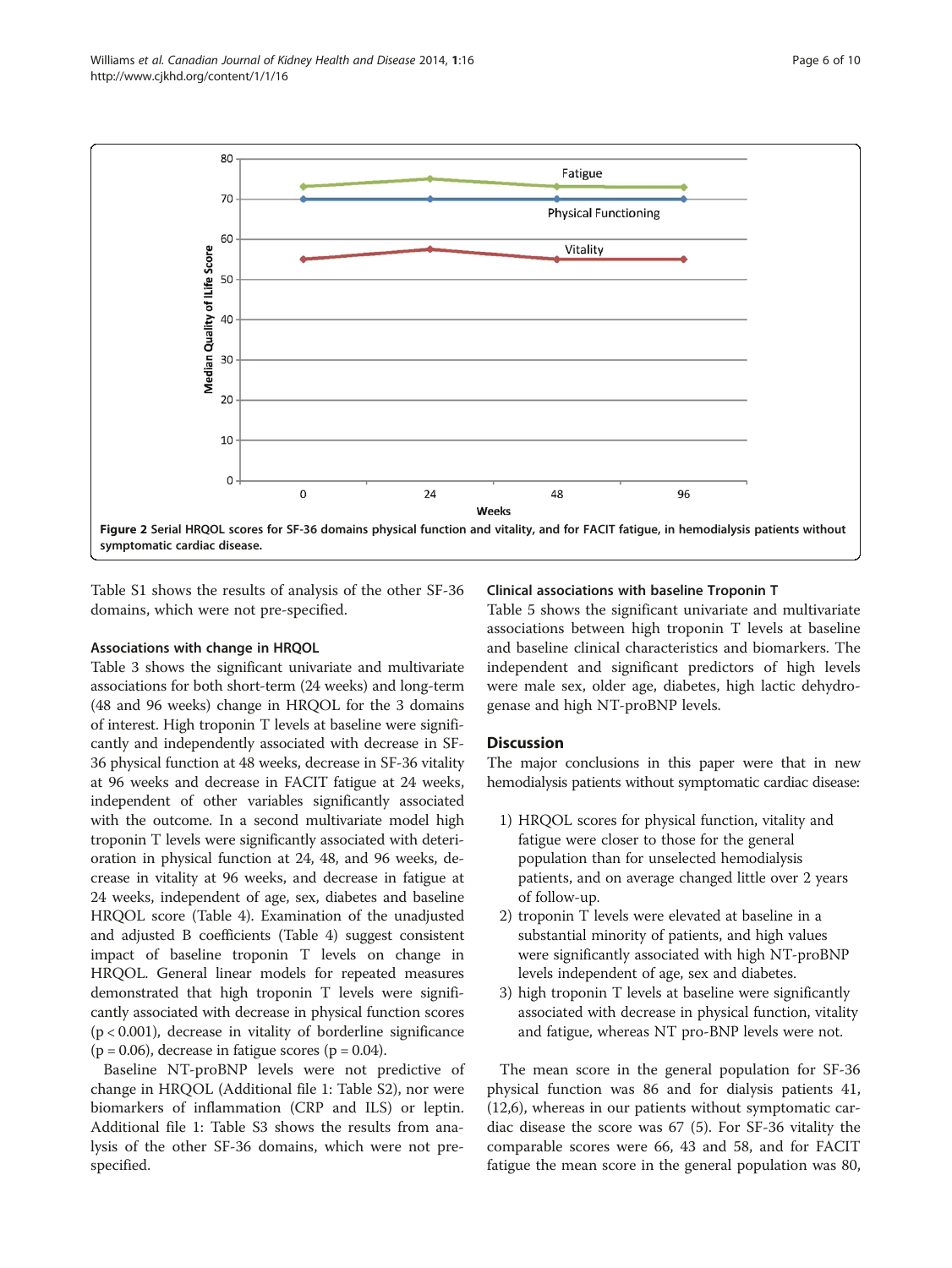| Characteristic             | Reference                              | <b>Unadjusted B</b><br>coefficient | 95% C.I.              | <b>Adjusted B</b><br>coefficient | 95% C.I.             |
|----------------------------|----------------------------------------|------------------------------------|-----------------------|----------------------------------|----------------------|
| SF-36 Physical functioning |                                        |                                    |                       |                                  |                      |
| Female                     | Male                                   | $-7.56$                            | $-12.30$ to $-2.81**$ |                                  |                      |
| Age                        | Per 1 year                             | $-0.49$                            | $-0.63$ to $-0.35**$  | $-0.38$                          | $-0.56$ to $-0.20**$ |
| Body Mass Index            | Per 1 $\text{kg/m}^2$                  | $-0.63$                            | $-1.05$ to $-0.20**$  |                                  |                      |
| <b>Diabetes</b>            | No Diabetes                            | $-8.25$                            | $-14.27$ to $-2.23**$ |                                  |                      |
| Fistula                    | No Fistula                             | 12.52                              | 6.54 to 18.51**       | 10.69                            | 3.52 to 17.86**      |
| Serum Albumin              | $\leq 40$ g/L                          | 6.36                               | 1.54 to 11.18**       |                                  |                      |
| Serum Creatinine           | Per 1 umol/L                           | 0.02                               | 0.01 to 0.03**        |                                  |                      |
| Sodium                     | Per 1 mmol/L                           | 0.76                               | 0.06 to 1.46*         |                                  |                      |
| White Blood Cells          | $\leq$ 8.1 $\times$ 10 <sup>9</sup> /L | $-7.98$                            | $-13.60$ to $-2.37**$ |                                  |                      |
| Neutrophils                | $\leq 68\%$                            | $-7.33$                            | $-12.90$ to $-1.77**$ |                                  |                      |
| Leptin                     | Per 1 ng/ml                            | $-0.17$                            | $-0.26$ to $-0.08**$  |                                  |                      |
| Troponin T                 | $\leq$ 0.05 ng/ml                      | $-9.54$                            | $-15.60$ to $-3.48**$ |                                  |                      |
| NT-proBNP                  | $\leq 651.9$ pg/ml                     | $-6.05$                            | $-12.11$ to 0.01*     | $-6.33$                          | $-12.40$ to $-0.26*$ |
| $IL-6$                     | Per 1 pg/ml                            | $-0.19$                            | $-0.38$ to $-0.01*$   |                                  |                      |
| SF-36 Vitality             |                                        |                                    |                       |                                  |                      |
| Female                     | Male                                   | $-5.73$                            | $-9.88$ to $-1.58**$  |                                  |                      |
| Urea Reduction Ratio       | $\leq 60\%$                            | 8.58                               | 3.52 to 13.64**       | 6.33                             | 0.48 to 12.17*       |
| White Blood Cells          | $\leq$ 8.1 $\times$ 10 <sup>9</sup> /L | $-6.76$                            | $-11.62$ to $-1.91**$ |                                  |                      |
| Leptin                     | Per 1 ng/ml                            | $-0.09$                            | $-1.17$ to $-0.01*$   |                                  |                      |
| C-reactive protein         | Per 1 mg/L                             | $-0.18$                            | $-0.35$ to $-0.00*$   |                                  |                      |
| <b>FACIT Fatigue</b>       |                                        |                                    |                       |                                  |                      |
| Female                     | Male                                   | $-5.00$                            | $-8.26$ to $-1.73**$  |                                  |                      |
| Body Mass Index            | Per 1 $\text{kg/m}^2$                  | $-0.30$                            | $-0.60$ to $0.00*$    |                                  |                      |
| <b>Diabetes</b>            | No Diabetes                            | $-5.07$                            | $-9.40$ to $-0.73*$   |                                  |                      |
| Urea Reduction Rate        | $\leq 60\%$                            | 6.75                               | 3.04 to 10.47**       | 5.61                             | 1.42 to 9.81**       |
| Leptin                     | Per 1 ng/ml                            | $-0.10$                            | $-0.17$ to $-0.04**$  |                                  |                      |

<span id="page-6-0"></span>

| Table 2 Significant associations between baseline clinical variables and biomarkers and baseline HRQOL scores, using |  |  |  |
|----------------------------------------------------------------------------------------------------------------------|--|--|--|
| univariate and multivariate analysis                                                                                 |  |  |  |

 $*$ p  $\leq$  0.05; \*\*p  $\leq$  0.01.

Unadjusted B coefficient was calculated using univariate linear regression (column 3 and 4).

Adjusted B coefficient was calculated using multiple linear regression to identify the significant and independent predictors (column 5 and 6).

in diabetic CKD patients 30 [\(13](#page-9-0)) and in our group 70. Clearly the presence of symptomatic cardiac disease is associated with HRQOL in dialysis patients. The current paper demonstrates that in dialysis patients without symptomatic cardiac disease at baseline few biomarkers were consistently associated with the deterioration in quality of life scores, but cardiac damage revealed by high Troponin T levels was associated with deterioration. It is important to note that the associations between change in HRQOL scores and high troponin T levels were not confounded by the prior occurrence of symptomatic heart failure or ischemic heart disease, or by the presence of LV dysfunction defined by a high LV volume. The fact that this group was relatively healthy is confirmed by the observation of an annual mortality of

5%, substantially lower than that in unselected hemodialysis patients [\(9](#page-9-0)).

In the study by Apple et al. ([14](#page-9-0)) using the 99th percentile of a healthy reference population to define an elevated troponin T level, 82% of unselected asymptomatic hemodialysis patients had a level above this value ( > 0.01 ng/ml). In our study the interquartile range was 0.01 to 0.05 ng/ml. It is likely that elevated troponin T levels in dialysis patients reflects not only myocardial injury and ischemia but also myocardial fibrosis ([15\)](#page-9-0). A meta-analysis suggested that an elevated troponin  $T > 0.1$  ng/ml can identify a subgroup of dialysis patients with poor survival and higher risk of death [\(16](#page-9-0)). In a previous paper we reported that higher troponin T levels were predictive of subsequent cardiovascular events or death in our selected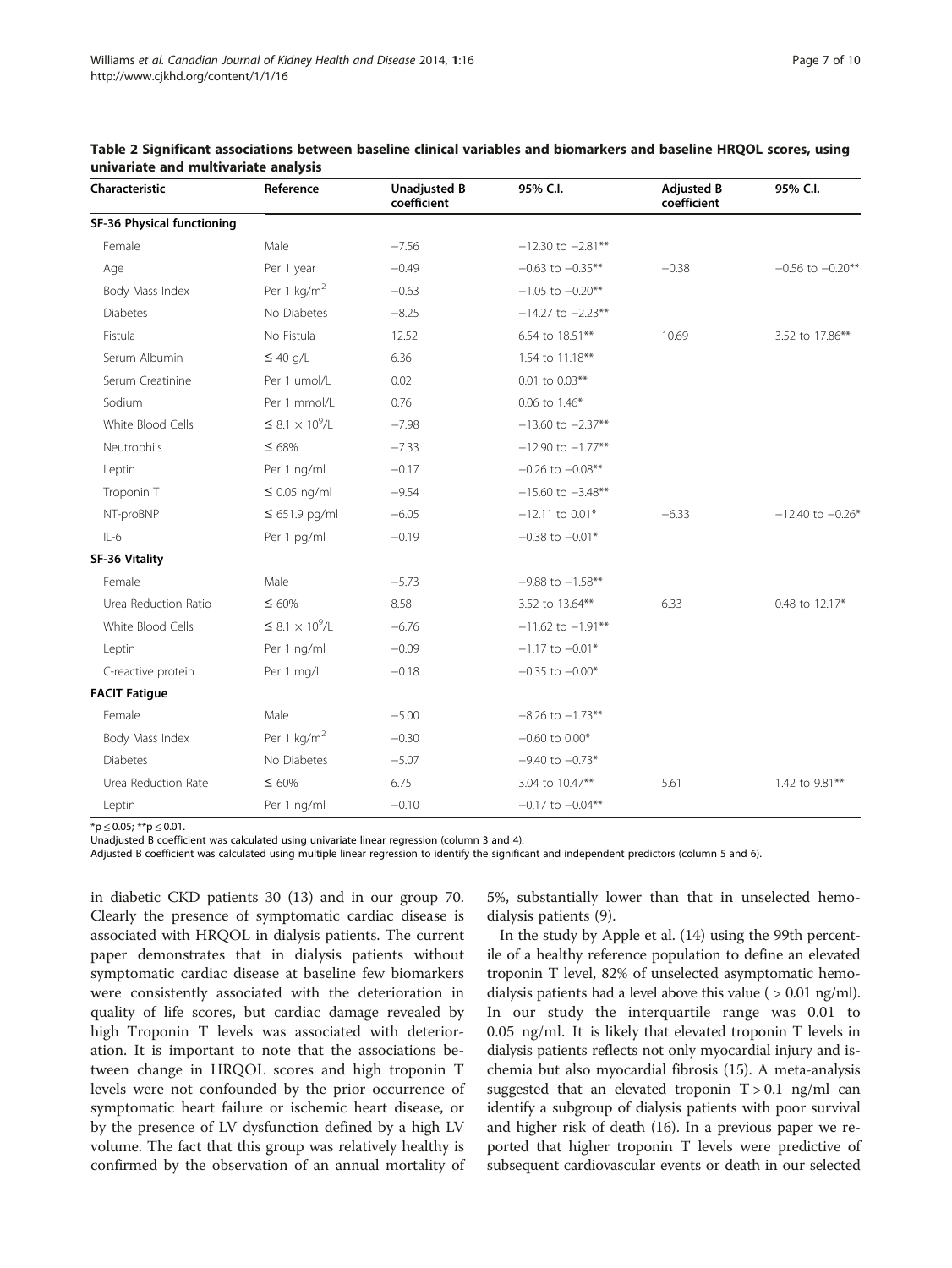| Characteristic              | Reference                              | <b>Unadjusted B</b><br>coefficient | 95% C.I.                      | <b>Adjusted B</b><br>coefficient | 95% C.I.              |
|-----------------------------|----------------------------------------|------------------------------------|-------------------------------|----------------------------------|-----------------------|
| SF-36 Vitality              |                                        |                                    |                               |                                  |                       |
| Change at 24 wks            |                                        |                                    |                               |                                  |                       |
| High Hb Group               | Low Hb Group                           | 5.09                               | 1.16 to 9.03*                 | 5.11                             | 1.07 to 9.14*         |
| Platelet Count              | $\leq$ 260 $\times$ 10 <sup>9</sup> /L | $-5.00$                            | $-9.63$ to $-0.38*$           | $-4.99$                          | $-9.58$ to $-0.40*$   |
| Change at 48 wks            |                                        |                                    |                               |                                  |                       |
| Urea reduction ratio        | $\leq 60\%$                            | $-6.97$                            | $-12.22$ to $-1.72**$         | $-7.06$                          | $-12.35$ to 1.77**    |
| Serum calcium               | $\leq$ 2.42 mmol/L                     | 5.34                               | 0.94 to 9.73*                 | 6.18                             | 1.62 to 10.74**       |
| Platelet count              | $\leq$ 260 $\times$ 10 <sup>9</sup> /L | $-5.93$                            | $-10.67$ to $-1.18*$          | $-5.01$                          | $-9.84$ to $-0.18*$   |
| Epo dose                    | $\leq 6000$ U/wk                       | 5.25                               | 1.07 to 9.43*                 | 5.73                             | 1.53 to 9.93**        |
| Change at 96 wks            |                                        |                                    |                               |                                  |                       |
| Fractional shortening       | Per 1%                                 | $-0.32$                            | $-0.62$ to $-0.02*$           |                                  |                       |
| Troponin T                  | $\leq$ 0.051 ng/ml                     | $-7.55$                            | $-14.18$ to $-0.91*$          | $-7.09$                          | $-13.73$ to $-0.46*$  |
| SF-36 Physical functioning  |                                        |                                    |                               |                                  |                       |
| Change at 24 wks            |                                        |                                    |                               |                                  |                       |
| Left Ventricular Mass Index | Per 1 $q/m2$                           | $-0.06$                            | $-0.12$ to $-0.00*$           |                                  |                       |
| Serum Calcium               | $\leq$ 2.42 mmol/L                     | 4.25                               | 0.02 to 8.47*                 |                                  |                       |
| Platelet Count              | $\leq$ 260 $\times$ 10 <sup>9</sup> /L | $-5.54$                            | $-9.95$ to $-1/13$<br>$-5.93$ |                                  | $-10.37$ to $-1.50**$ |
| Change at 48 wks            |                                        |                                    |                               |                                  |                       |
| Serum Calcium               | $\leq$ 2.42 mmol/L                     | 6.63                               | 1.61 to 11.66**               | 6.00                             | 0.39 to 11.62*        |
| Troponin T                  | $\leq$ 0.051 ng/ml                     | $-6.40$                            | $-12.62$ to $-0.18*$          | $-6.70$                          | $-12.93$ to $-0.47*$  |
| Change at 96 wks            |                                        |                                    |                               |                                  |                       |
| <b>Diabetes</b>             | No Diabetes                            | $-7.28$                            | $-14.07$ to $-0.49*$          | $-8.84$                          | $-16.61$ to $-1.07*$  |
| Troponin T                  | $\leq 0.051$ ng/ml                     | $-9.43$                            | $-16.44$ to $-2.42**$         |                                  |                       |
| <b>FACIT Fatigue</b>        |                                        |                                    |                               |                                  |                       |
| Change at 24 wks            |                                        |                                    |                               |                                  |                       |
| Lactase dehydrogenase       | Per 1 U/L                              | $-0.05$                            | $-0.09$ to $-0.00*$           |                                  |                       |
| White blood cells           | $\leq$ 8.1 $\times$ 10 <sup>9</sup> /L | $-4.32$                            | $-8.19$ to $-0.46*$           |                                  |                       |
| Troponin T                  | $\leq$ 0.051 ng/ml                     | $-5.38$                            | $-9.37$ to $-1.38**$          | $-4.91$                          | $-9.09$ to $-0.74*$   |
| Change at 48 wks            |                                        |                                    |                               |                                  |                       |
| Serum creatinine            | Per 1 umol/L                           | 0.01                               | $0.00$ to $0.02**$            | 0.01                             | 0.00 to 0.02*         |
| Platelet Count              | $\leq$ 260 $\times$ 10 <sup>9</sup> /L | $-5.06$                            | $-9.20$ to $-0.93*$           | $-4.78$                          | $-8.92$ to $-0.63*$   |
| Change at 96 wks            |                                        |                                    |                               |                                  |                       |
| Epo Dose                    | $\leq 6000$ U/wk                       | $-5.11$                            | $-9.92$ to $-0.31*$           |                                  |                       |

<span id="page-7-0"></span>Table 3 Significant associations between baseline clinical variables and biomarkers and change in short-term and long-term HRQOL scores, using univariate and multivariate analysis

 $*$ p  $\leq$  0.05;  $**$ p  $\leq$  0.01.

Unadjusted B coefficient was calculated using univariate linear regression (column 3 and 4).

Adjusted B coefficient was calculated using multiple linear regression to identify the significant and independent predictors (column 5 and 6).

cohort, but that this association was not independent of age, diabetes, systolic blood pressure or NT-proBNP levels ([8\)](#page-9-0). The current paper lends support to the belief that high troponin levels are not innocuous, and that they are associated with deterioration in the physical domains of HRQOL. Whether this effect is mediated via the development of subsequent cardiac events which cause a decrease in HRQOL or by the degree of myocardial injury present

at baseline is difficult to determine. The fact that high Troponin T levels were associated with lower HRQOL scores at baseline and after short-term follow-up suggests that the latter hypothesis is tenable, particularly as only 4% of cases developed a cardiovascular/death event by six months (myocardial infarction, myocardial ischemia, angina pectoris, cardiac failure, pulmonary edema, cerebellar infarction, cerebral hemorrhage, cerebral vascular disorder, or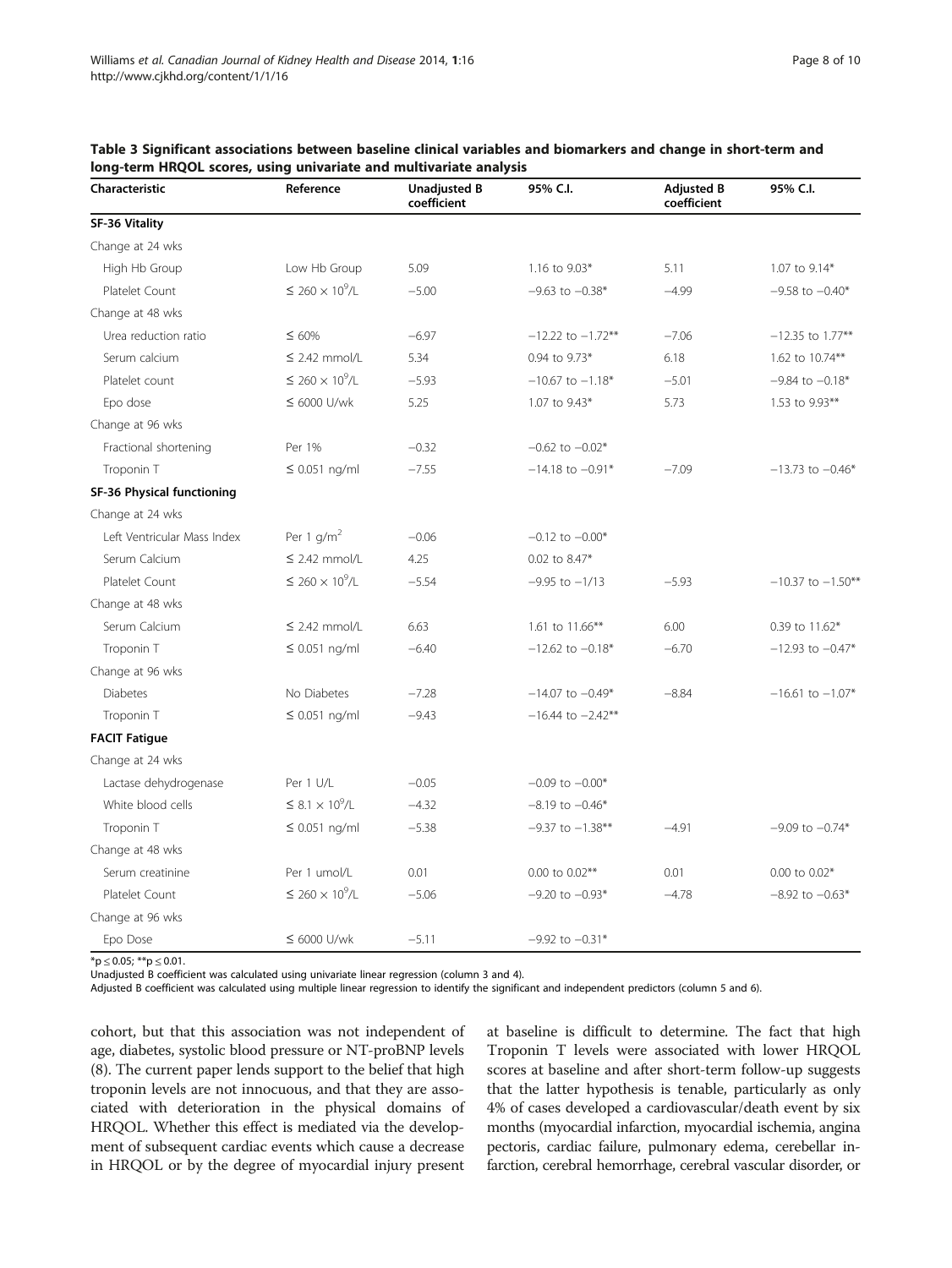|                            | <b>Unadjusted B</b> | p value | Adjusted B* | p value* | Adjusted B** | p value** |
|----------------------------|---------------------|---------|-------------|----------|--------------|-----------|
| SF-36 Physical functioning |                     |         |             |          |              |           |
| Baseline                   | $-9.54$             | 0.002   | $-5.92$     | 0.071    |              |           |
| Change at 24 wks           | $-4.13$             | 0.111   |             |          | $-6.02$      | 0.018     |
| Change at 48 wks           | $-6.40$             | 0.044   | $-6.70$     | 0.035    | $-8.09$      | 0.008     |
| Change at 96 wks           | $-9.43$             | 0.009   | $-7.60$     | 0.056    | $-8.42$      | 0.015     |
| SF-36 Vitality             |                     |         |             |          |              |           |
| Baseline                   | $-1.56$             | 0.571   |             |          |              |           |
| Change at 24 wks           | $-3.46$             | 0.182   |             |          | $-3.23$      | <b>NS</b> |
| Change at 48 wks           | $-1.36$             | 0.633   |             |          | $-1.36$      | <b>NS</b> |
| Change at 96 wks           | $-7.55$             | 0.026   | $-7.09$     | 0.036    | $-7.10$      | 0.037     |
| <b>FACIT Fatigue</b>       |                     |         |             |          |              |           |
| Baseline                   | $-1.58$             | 0.465   |             |          |              |           |
| Change at 24 wks           | $-5.38$             | 0.008   | $-4.91$     | 0.021    | $-5.95$      | 0.002     |
| Change at 48 wks           | $-3.89$             | 0.093   |             |          | $-4.22$      | <b>NS</b> |
| Change at 96 wks           | $-5.46$             | 0.057   | $-6.19$     | 0.035    | $-4.56$      | <b>NS</b> |

<span id="page-8-0"></span>Table 4 The unadjusted and adjusted B coefficients for baseline Troponin T levels and baseline HRQOL scores and change in these scores over time, using univariate and multivariate analysis

\*Adjusted for other variables with  $p \le 0.05$ .

\*\*Adjusted for age, sex, diabetes status and baseline QoL score.

Unadjusted B coefficient was calculated using univariate linear regression.

Adjusted B coefficient was calculated using multivariate linear regression.

death) [\(8](#page-9-0)). Whether this interpretation is correct requires further investigation.

BNP or NT-proBNP is a cardiac biomarker reflecting LV wall stress that may occur secondary to volume expansion, pressure overload and increased wall tension ([15\)](#page-9-0). In our previous paper NT-proBNP in this selected group was an independent predictor of baseline LVMI, of increase in LVMI over time, and of the subsequent occurrence of cardiovascular events or death ([8\)](#page-9-0). Although higher BNP levels may be associated with left ventricular hypertrophy and with systolic dysfunction, in stable hemodialysis patients with normal LV function on echocardiography high BNP levels are likely the result of blood volume expansion and decrease with reduction in post dialysis "dry" weight [\(17\)](#page-9-0). In the current paper, high BNP levels were not associated with a decrease HRQOL in the short-term or the long-term.

Limitations of the study include: 1. the study from which the data originated was not designed to evaluate the impact of cardiac biomarkers on HRQOL. 2. It was

Table 5 Significant associations between baseline Troponin T levels and baseline clinical characteristics, using univariate and multivariate analysis

| <b>Characteristic</b> | Reference                              | <b>Unadjusted B</b><br>coefficient | 95% C.I.                | <b>Adjusted B</b><br>coefficient | 95% C.I.        |  |
|-----------------------|----------------------------------------|------------------------------------|-------------------------|----------------------------------|-----------------|--|
| Sex                   | Male                                   | 0.52                               | 0.33 to 0.82**          | 0.38                             | 0.22 to 0.67*** |  |
| Age                   | Per 1 year                             | 1.03                               | 1.01 to 1.04**          | 1.02                             | 1.00 to 1.04*   |  |
| <b>Diabetes</b>       | No Diabetes                            | 4.59                               | 2.81 to 7.48***         | 4.62                             | 2.55 to 8.38*** |  |
| LV Mass Index         | 1 g/m <sup>2</sup>                     | 1.01                               | 1.01 to 1.02***         |                                  |                 |  |
| Hb                    | $\leq$ 11.1 g/dL                       | 0.52                               | 0.33 to 0.80**          |                                  |                 |  |
| Serum Albumin         | $\leq 40$ g/L                          | 0.56                               | 0.36 to 0.88*           |                                  |                 |  |
| Lactate Dehydrogenase | 1 U/L                                  | 1.015                              | 1.01 to 1.02***<br>1.01 |                                  | 1.00 to 1.02*   |  |
| Potassium             | 1 mmol/L                               | 1.36                               | 1.03 to 1.79*           |                                  |                 |  |
| White Blood Cells     | $\leq$ 8.1 $\times$ 10 <sup>9</sup> /L | 1.84                               | 1.15 to 2.95*           |                                  |                 |  |
| Platelet Count        | $\leq$ 260 $\times$ 10 <sup>9</sup> /L | 1.73                               | 1.09 to 2.75*           |                                  |                 |  |
| NT-proBNP             | $\leq 651.9$ pg/ml                     | 4.00                               | 2.55 to 6.28***         | 3.53                             | 2.04 to 6.13*** |  |

 $*p \le 0.05$ ;  $**p \le 0.01$ ;  $***p \le 0.001$ .

Unadjusted B coefficient was calculated using univariate linear regression (column 3 and 4).

Adjusted B coefficient was calculated using multivariate linear regression to identify the significant and independent predictors (column 5 and 6).